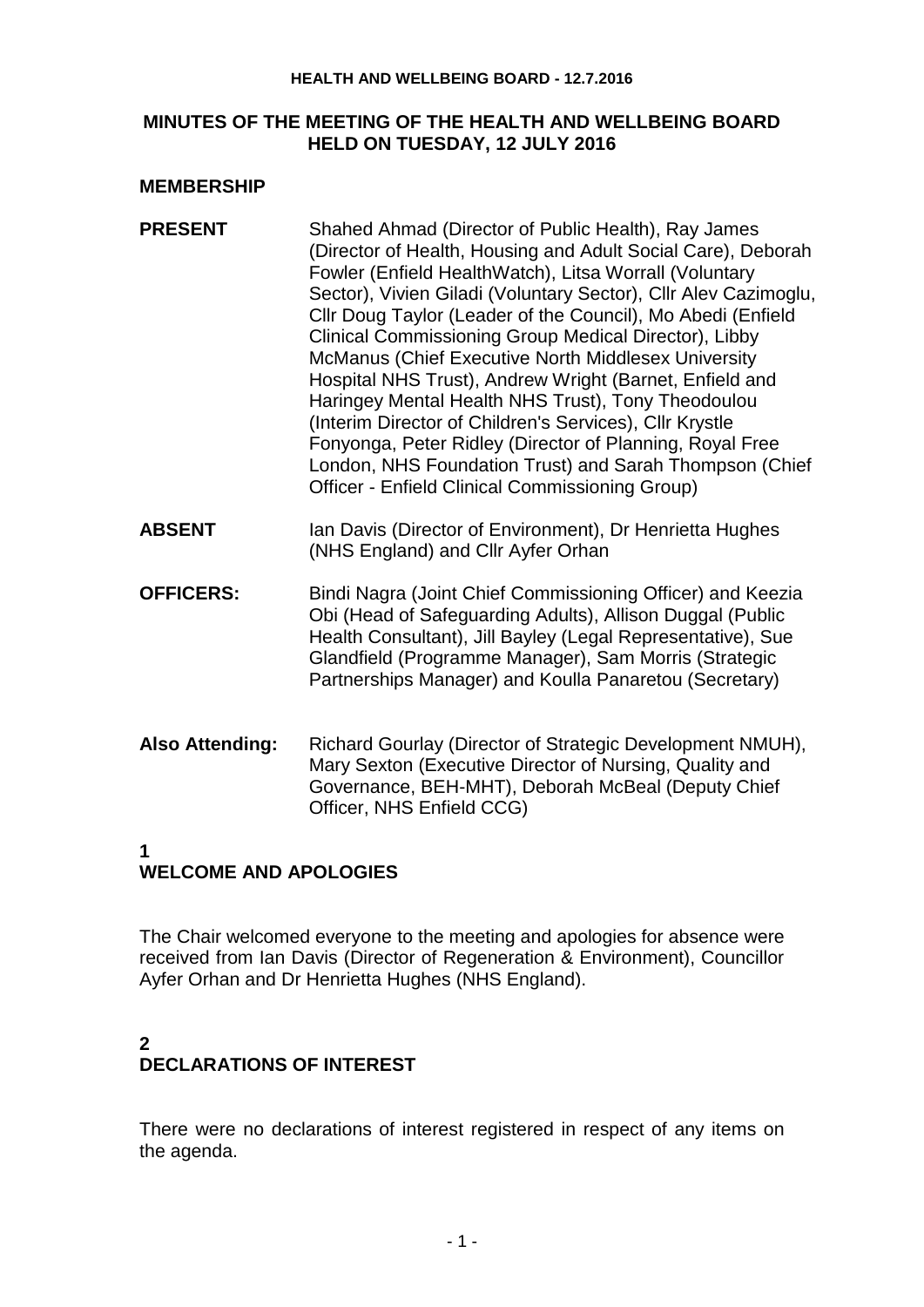# **3 CHANGE OF ORDER OF AGENDA ITEMS**

The Chair agreed to alter the order in which items on the agenda were considered at the meeting.

Item 6.3.b (Barnet, Enfield & Haringey NHS Mental Health Trust progress update on recent CQC visit) was taken as item 3 (Sustainability and Transformation Plan (STP Submission. The minutes reflect the order of items listed on the agenda.

# **4 SUSTAINABILITY AND TRANSFORMATION PLAN (STP) SUBMISSION**

RECEIVED a submission report on the Sustainability and Transformation Plan (STP) which was submitted to NHS England on  $30<sup>th</sup>$  June 2016, to be noted by the Health and Wellbeing Board.

### NOTED

Deborah McBeal, Deputy Chief Officer, NHS Enfield CCG) introduced the report to the Board, highlighting the following:

- The STP covers the Five Year Forward View ambitions to 2020/21 specifically in three key areas:  $\bullet$  health and wellbeing  $\bullet$  care and quality, and  $\bullet$  finance and efficiency in accordance with the NHS England (London) assurance process.
- The NCL STP Submission was a "plan for a plan" and included:
	- A Case for Change identifying care and quality gaps in health and wellbeing.
	- The financial position identifying the finance and efficiency gap and include information about how to start to develop the contribution of the work streams to help close this gap. Currently 13 work streams have been identified within the scope of the NCL STP and they are detailed within the report.
	- The STP programme governance structure which would be reviewed as the programme moved into implementation.
	- Plans for the work that needed to be done to September 2016 to produce the full STP and implementation, with further planning to be done following that date.
	- A Stakeholder communications and engagement plan overview.
- The NCL STP Transformation Board would provide oversight of the continued development of the NCL STP.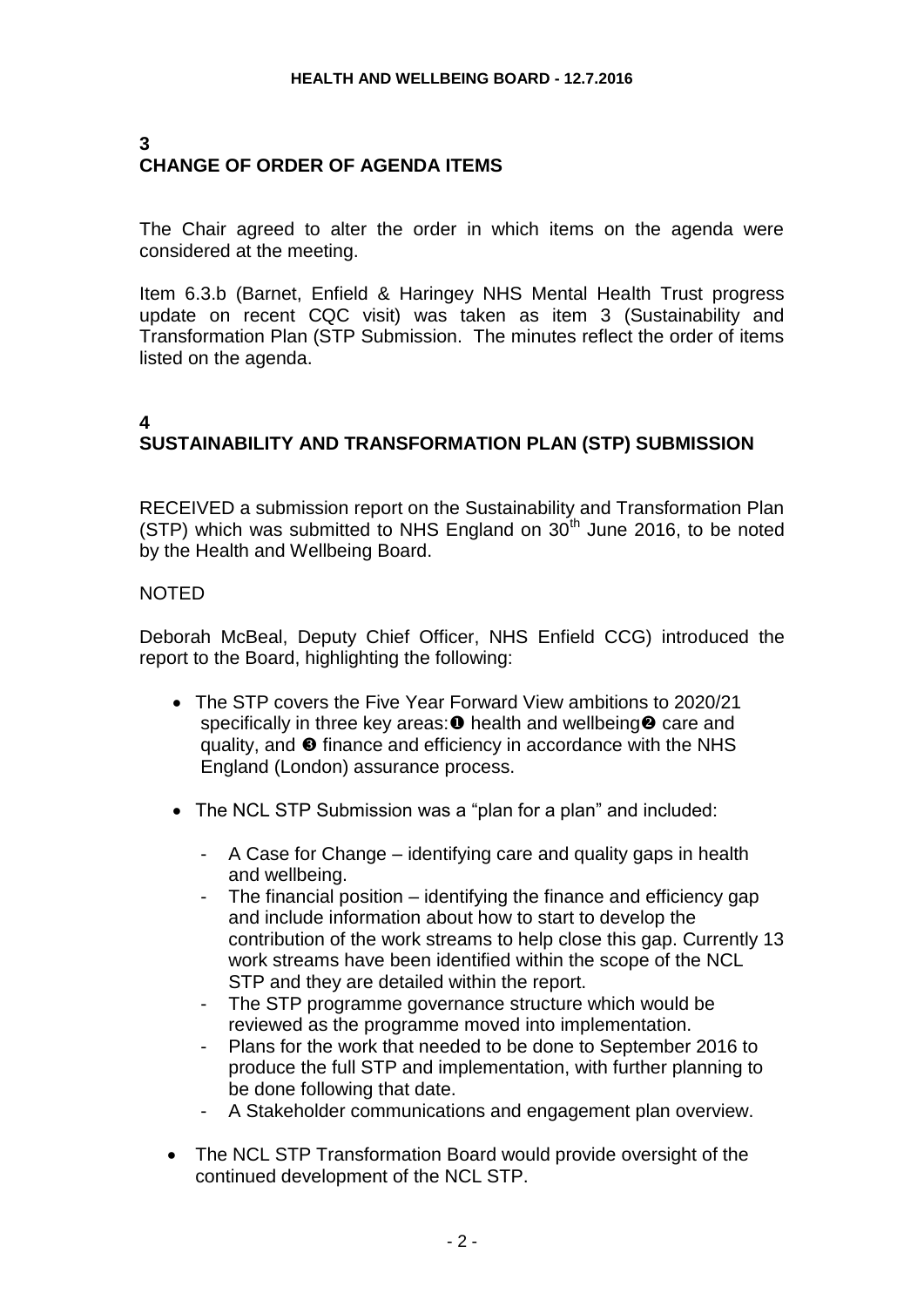IN RESPONSE the following questions/comments were received:

- 1. Deborah Fowler (Healthwatch) asked what the difference was between planning on a place not people basis and was concerned that the voices of the Enfield public were not being heard. She offered support to the CCG from Healthwatch Enfield in planning public engagements. This last was supported by Vivien Giladi (Voluntary Sector) who confirmed that the public were becoming increasing more anxious and sceptical as they were not clear what was happening. Communication and engagement needed to be significantly improved so that information could be shared in a clear and concise manner, to avoid these concerns.
- 2. Sarah Thompson (CCG Chief Officer) advised that the CCG also had a contribution to this and Simon Stevens (CEO of NHS England) would be hosting a "Plan for a Plan" engagement on the 14<sup>th</sup> July. The level of further engagement required would be clearer after this event and would be implemented if required.
- 3. Andrew Wright (BEH Mental Health NHS Trust) confirmed that a lot of time and energy was being focussed on governance issues initially.
- 4. Ray James (Director of Health, Housing & Adult Social Care) confirmed that processes had begun and there will be the opportunity for meaningful co-production in the time ahead, where engagement will be encouraged. The work streams were constantly developing. The position of the Health and Wellbeing Board needed to be defined in the process; is it a commentator or a system leader
- 5. Shahed Ahmad (Director of Public Health) highlighted the enormity of the plans, involving a number of Trusts, CCG's and Councils and stressed the time that would be required to sort out the complexity of the huge task ahead.
- 6. Mo Abedi (Chair of Enfield CCG) provided assurance that all meetings would be held in a transparent and informative manner. Solutions to problems identified would be developed through the relevant programmes. The main purpose shared by all participants was that a patient from Enfield, Barnet, Camden or Islington should receive the same level of care.
- 7. Vivien Giladi raised the concern of the public who fear that Camden and Islington Boroughs have significantly more resources than Enfield and money goes to organisations who demonstrate excellence. Local people need assurance that this will not happen.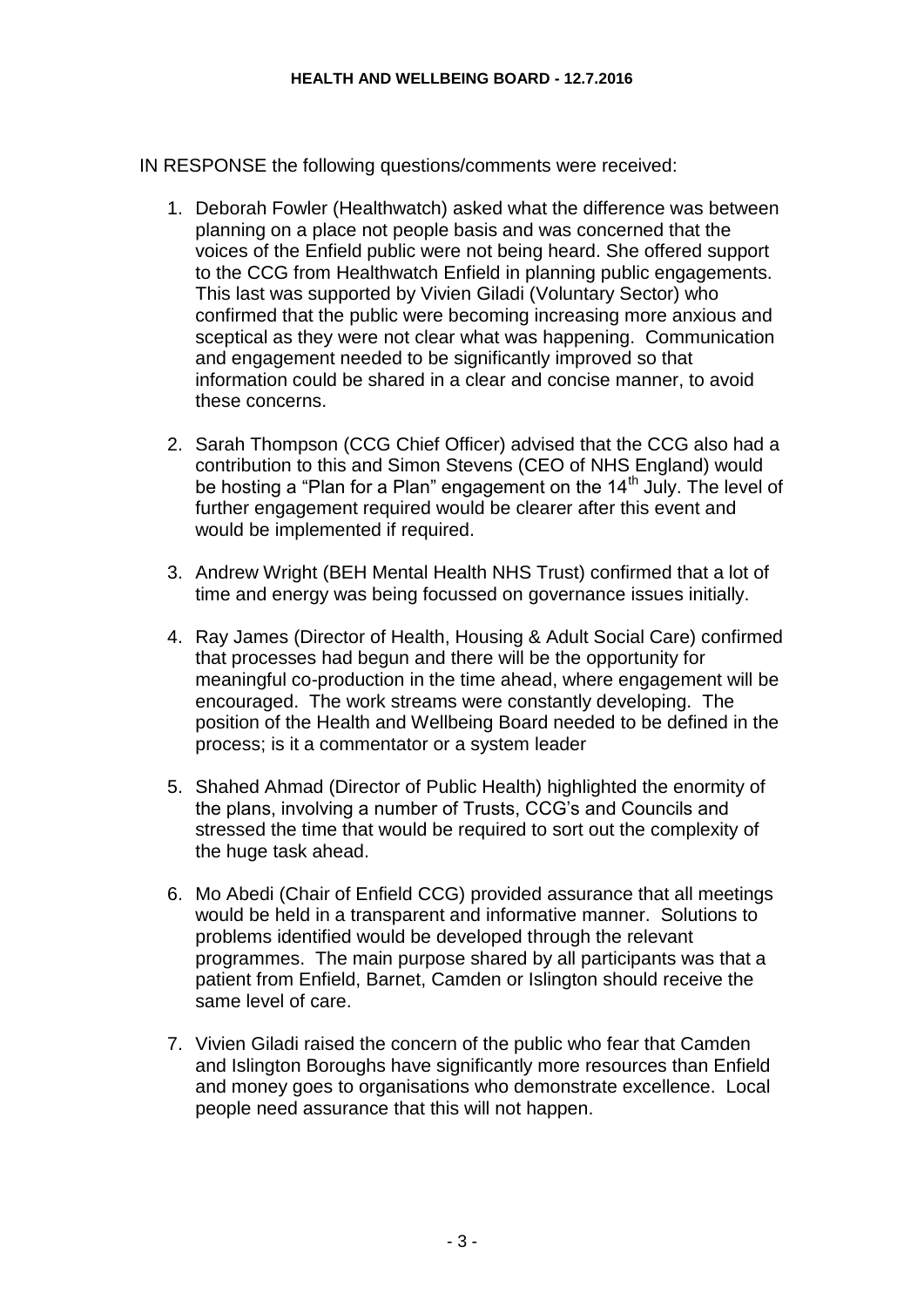8. The Chair requested that David Sloman (Chief Executive Royal Free London RFL), who is the RFL lead for STP, be invited to a Health & Wellbeing Board development session. **ACTION: Sam Morris**

**AGREED** to note the report.

# **5 CO-COMMISSIONING OF PRIMARY CARE SERVICES**

RECEIVED a report requesting that the Health and Wellbeing Board comment on the opportunity for the CCG, along with the other CCGs in North Central London, to apply for delegated commissioning of Primary Care Services.

### NOTED

Deborah McBeal, Deputy Chief Officer, NHS Enfield CCG) introduced the report to the Board, highlighting the following:

- Co-Commissioning of Primary Care Services was an essential part of moving to place-based commissioning and a way of implementing new models of care.
- The five CCGs in North Central London (namely Barnet, Camden, Enfield, Haringey and Islington) had submitted an application to undertaken joint co-commissioning of primary care services with NHS England and have since operated as joint commissioners of Primary Care Services, having made the governance changes required to do so.
- The benefits for NCL of becoming delegated commissioners of Primary Care were perceived as follows:
	- Collaborative primary care commissioning;
	- Ability to influence local primary care transformation;
	- Local input in decision making;
	- Ability to redesign local incentive schemes;
	- Clinical leadership and decision making;
	- CCG insight into practices and ability to harness CCG expertise to drive up quality;
	- Control of primary care medical budgets
	- Greater control of the workforce and processes supporting cocommissioning.
	- Expectation nationally that CCGs take on level 3 delegated commissioning at some point in the future.
- The CCGs in NCL needed to determine whether to move to delegated commissioning, with an application due in October 2016 for interested CCGs.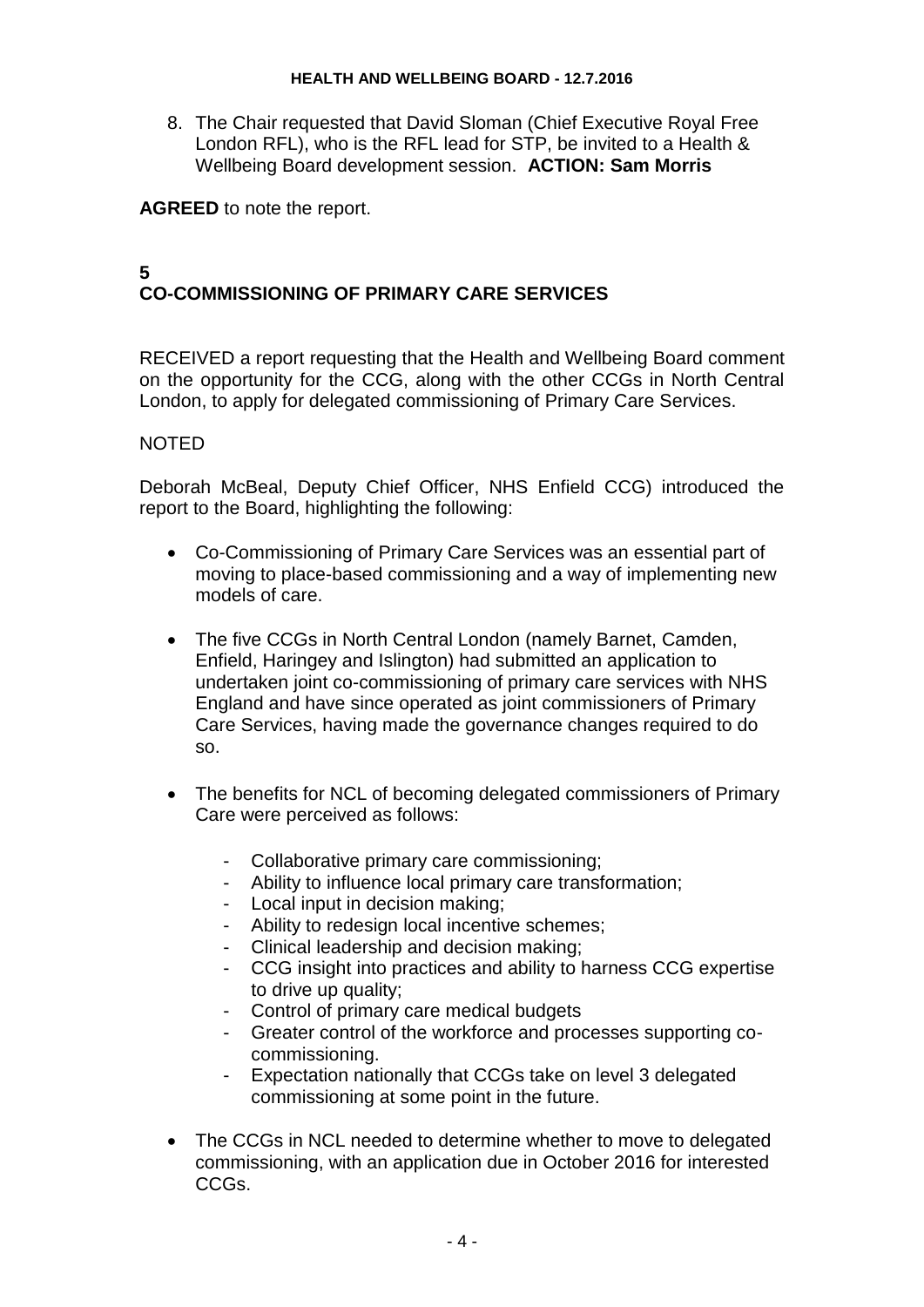IN RESPONSE the following comments were received:

- Enfield have sought and been granted permission to proceed with the work.
- NHS England had struggled to commission Primary Care in Enfield and there was a need to mitigate risk as the CCG was still under directions.

**AGREED** that Enfield recommend the active commissioning of the development of Primary Care Services.

# **6 CHILD HEALTH**

RECEIVED a briefing on the local child health profiles and health behaviours of young people for Enfield. The profile allows comparison with national and regional data on child health and allows the targeting of areas for local improvement.

IN RESPONSE to the report, the following comments were received:

- Looking at the context of the data, child obesity rates in Enfield were of concern. Sam Morris (Strategic Partnerships Manager) had recently attended the "Great Weight Debate" meeting at London Councils. He reported back that feedback received on child obesity rates was also of concern across all Boroughs. The Obesity Strategy was due to be released soon. In order to deal with the issue, engagement is needed and the Health & Wellbeing Board could play an active role in this.
- Immunisation rates had increased. An action plan from NHS and Public Health England was being implemented. The issue of recording immunisation rates in the past were being looked at and data was being collated. An Assurance Board was to be set up on immunisation rates.
- Hospital Admissions needed to be looked at as there were high numbers of children attending A&E departments with ear, nose and throat (ENT) issues.
- A separate paediatric urgent care pathway was to be piloted so that children were seen by GP's instead of Paediatricians.
- With regard to Female Genital Mutilation (FGM) there was national work in progress and a campaign on African TV which has also been shown on some channels in the UK. FGM was also on the agenda for the next Overview & Scrutiny Committee and a FGM steering group also exists.
- Allison Duggal was thanked for her excellent briefing which was a useful basis of reference, especially in respect of FGM. It was noted that Allison will be leaving Enfield and taking on a new position at another local authority and the Board unanimously sent their best wishes to her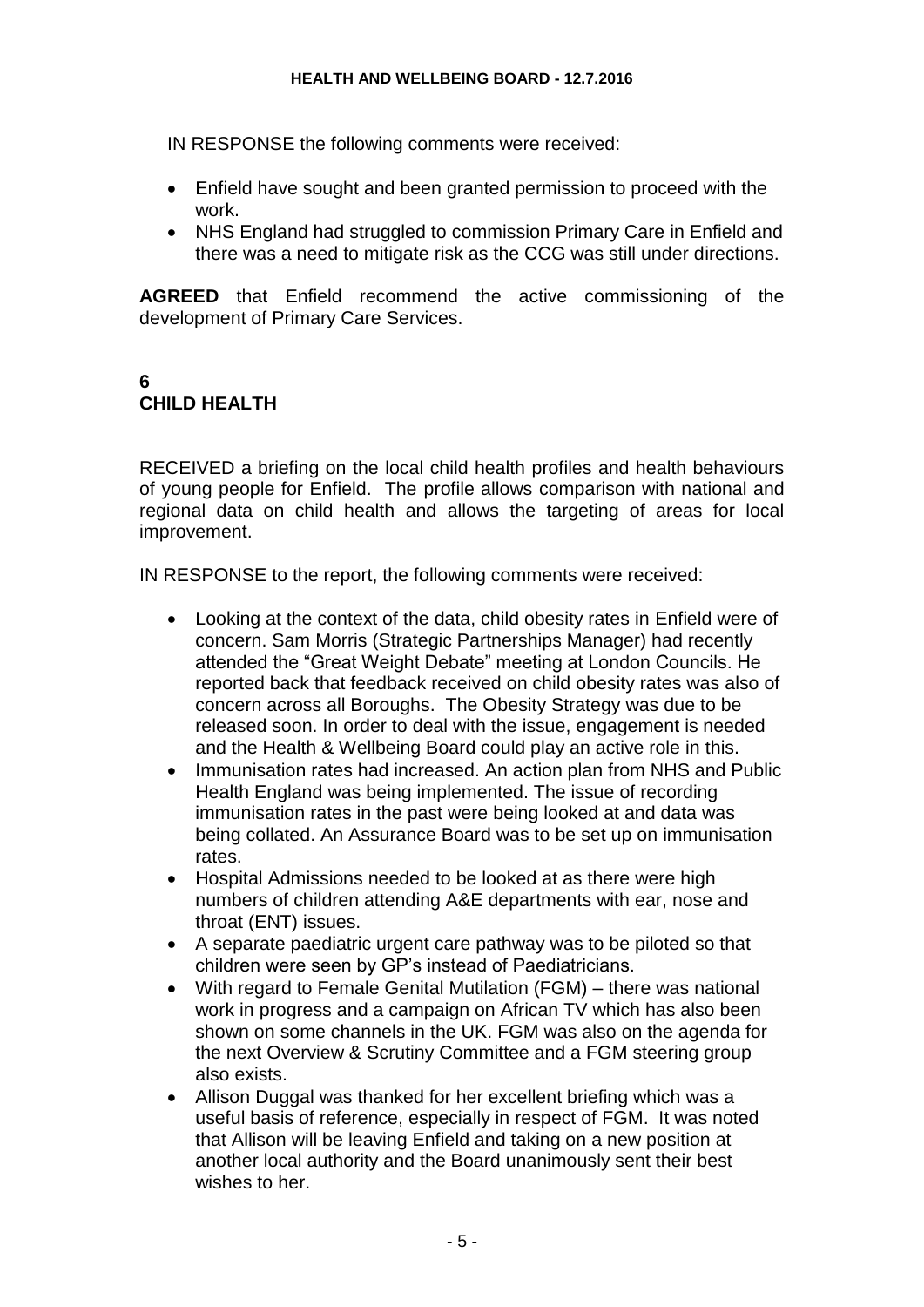**AGREED** to note the briefing.

#### **7 ENFIELD HEALTH & WELLBEING BOARD SUB BOARDS & PARTNER UPDATES**

### **7.1 Updates from Sub-Boards:**

RECEIVED updates from the following Health & Wellbeing Board Sub Boards:

7.1.1 Joint Commissioning Board Sub Board:

NOTED that the Board received an update from the Joint Commissioning Sub Board. 12.3.3 of report refers to a Local Authority Trading Company, which will be operating in October and will manage Adult Social Care provider services.

7.1.2 Health Improvement Partnership Board:

NOTED that the Board received an update from the Health Improvement Partnership Sub Board.

No firm proposals had been agreed for the future stop smoking model. Any plans would need to be discussed with the CCG and agreed by council's CMB.

7.1.3 Better Care Fund 2016/17 Plan:

It was noted that further to the HWB meeting held on 21<sup>st</sup> April, the 2016-17 plan was agreed and submitted to NHS England. Full approval was expected. The Board received and noted the contents of the plan.

Keezia Obi was thanked for her valued work on the Better Care Fund Plan to date.

### **7.2 Updates from Partners:**

RECEIVED updates on specific local service developments by providers, as follows: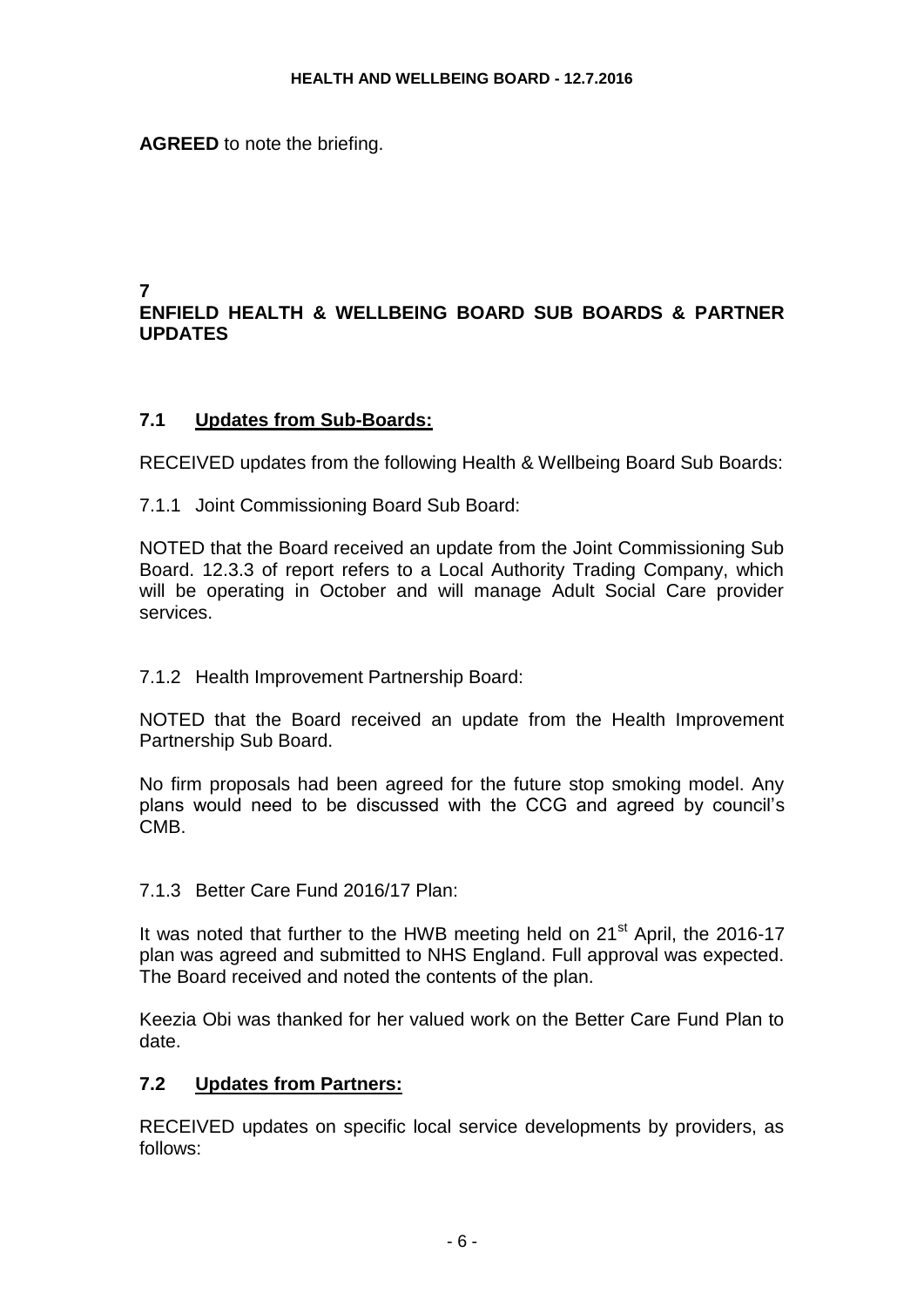### **7.2.1 Future Organisational Models at North Middlesex University Hospital (NMUH) NHS Trust**

The Board received a presentation from Richard Gourlay (Director of Strategic Development at NMUH NHS Trust).

### NOTED

- NMUH was to be involved in the Acute Care Vanguard which was to be developed as part of the NHS five year forward view. The aim of the vanguard was to enhance viability of local hospitals, to share formal working relationships and improve efficiency of back office administrative functions.
- There are currently 13 successful acute care vanguards across the country.
- The chain concept had been developed in Salford & Wigan, and Northumbria Foundation Group. The Royal Free London could work with these foundation trusts in developing plans for their own group and the creation of a multi-provider hospital.
- Under the models of established hospital groups, there were a range of membership scenarios.  $\bullet$  Buddying  $\bullet$  Shared Services and Back Office  $\bullet$  Shared clinical support  $\bullet$  Full membership. The latter being the preferred choice for the Royal Free London Board who would assume full responsibility for the other hospitals.
- The group model preferred by Royal Free would involve individual hospitals joining a group as operational units, with the group executive overseeing all units and each operational unit would be accountable to a group management structure.
- This would provide scope to increase the resilience and efficiency of non-clinical services by increasing the pool of clinical resources available including executive leadership, finance and commercial expertise, human resources, information management and technology, procurement, communications, teaching, education and research.
- Discussions with the Trust Board were held in March 2016 which led to an agreement to a "memorandum of understanding" to enable them to proceed to explore membership as part of RFL vanguard, envisaged from April 2017. This would also help maintain existing clinical pathways with other organisations.

IN RESPONSE the following questions/comments were received:

1. The NMUH were clinical specialists on their own, through shared services with other providers. It was one of the busiest hospitals in London, with in excess of 5,000 births per year, A & E and care for the elderly high in numbers. Further work was required to create a case for change and clinicians at NMUH would meet David Sloman to talk about what this could look like.

Working together to provide the same service and sharing resources would provide a huge recruitment benefit and develop the work force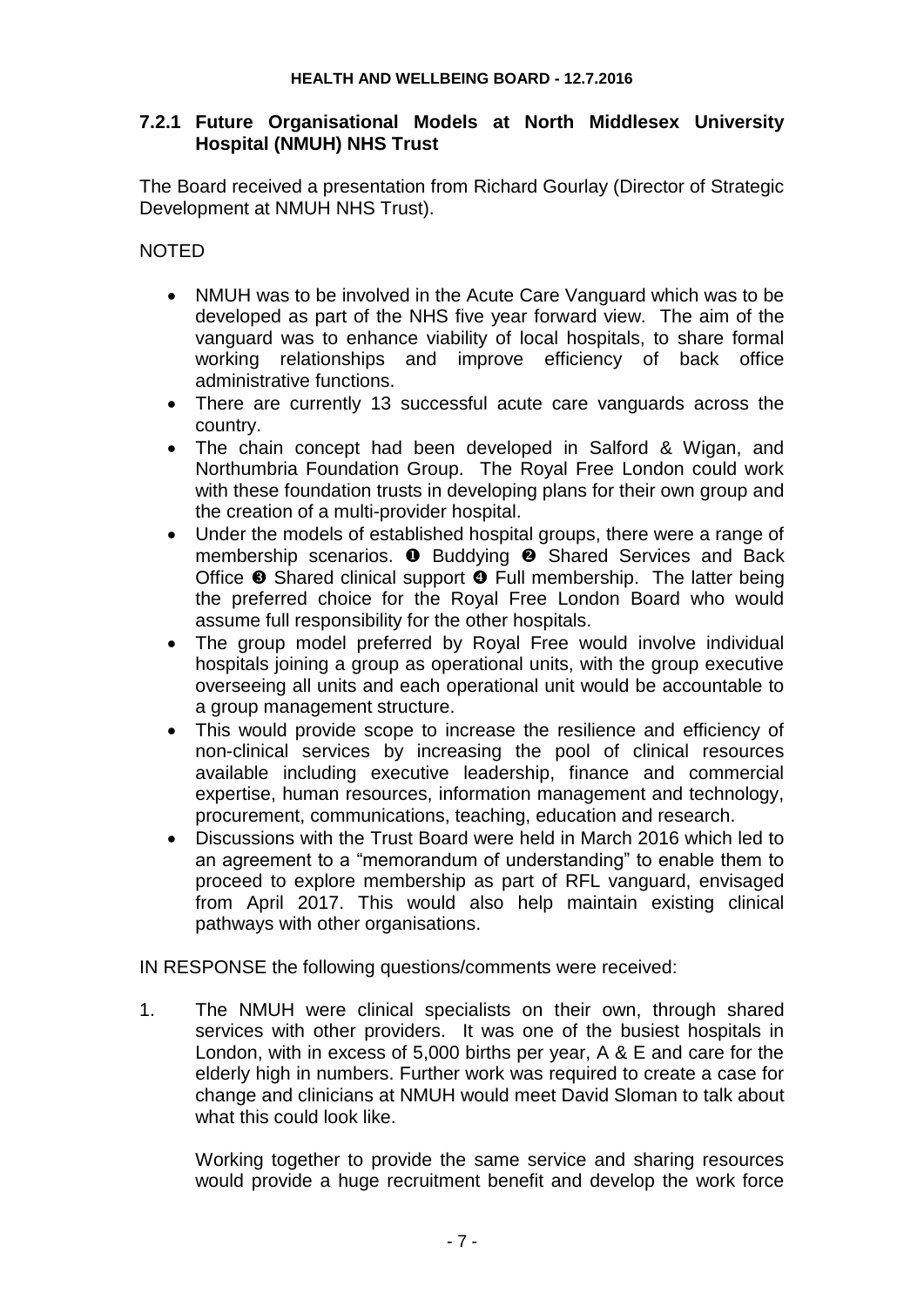#### **HEALTH AND WELLBEING BOARD - 12.7.2016**

for both the Royal Free and the NMUH. Resilience and stability was needed at NMUH A&E.

- 2. It was highlighted that the presentation did not provide direction. Reassurance was needed for the Health & Wellbeing Board regarding the ongoing viability and sustainability of services in light of the recent CQC report and media interest. A statement was needed on how the A&E can be secured, with increasing numbers of people attending being the major issue.
- 3. Work was currently underway with colleagues to ensure that the A&E at NMUH is somewhere where the public feel happy to attend at any time day or night. Additional senior medical staffing from other units were arriving in ED to support the current rotas, and they will be in place during July & August.
- 4. In respect of shortages in A&E consultants previously reported, it was confirmed that five new consultants & middle grade doctors would arrive on secondment and all would be in place by August 2016, one would be working at night where the greatest challenge has been. There had also been a recent appointment to the Clinical Director role in the A&E department that enhances the medical leadership.
- 5. NMUH had not yet sought to involve local people or patients in the development of its tie-up with RFL, nor in its plans for the "local accountability" arrangements that would be needed. It was suggested to Richard Gourlay by Deborah Fowler (Healthwatch Enfield) that NMUH should involve patients in developing the local accountability arrangements, and that patients could also be involved in the resulting arrangements on an ongoing basis.
- 6. It was questioned whether the A&E need the Vanguard sustainability? In response, the NMUH A&E has to be sustainable financially and once the work streams are in place, there will be a clearer picture of what can be delivered to this crucial resource for the local community.
- 7. How would the chain work and whether a CEO will be appointed are issues currently being worked through.

NOTED the presentation and update.

### **7.2.2 Barnet, Enfield, Haringey Mental Health Trust Care Quality Commission (CQC) Comprehensive Inspection Outcome**

The Board received an update on the BEH MHT CQC Comprehensive Inspection Outcome from Mary Sexton (Executive Director of Nursing, Quality and Governance)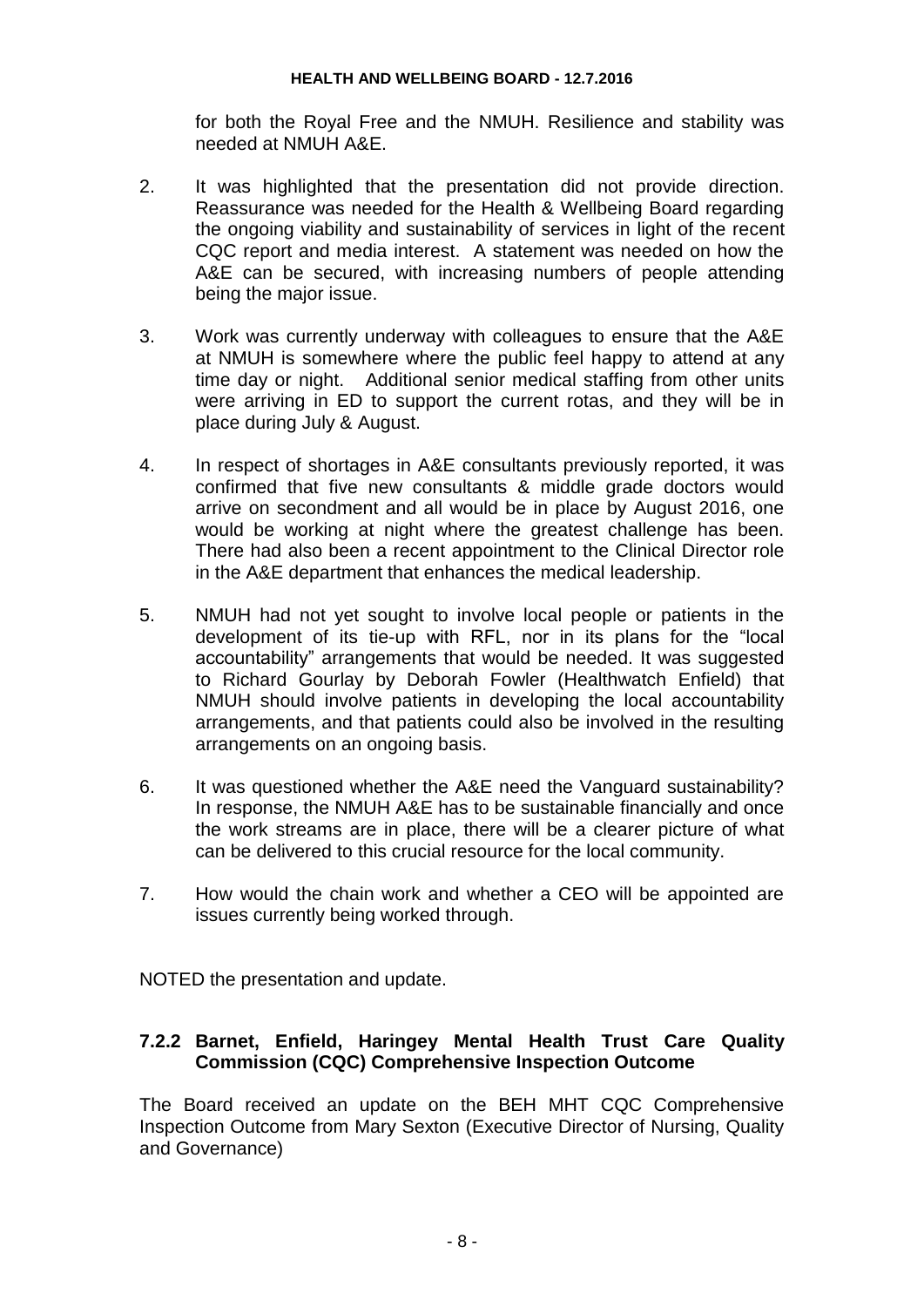# NOTED

- The approach taken by the CQC Inspection measured the quality of care by how safe, effective, caring, responsive, well-led it was.
- The CGC had inspected all core mental health services and Enfield community services.
- The Trust had been informed of the inspection 20 weeks in advance and information received from stakeholder providers had been analysed and used to produce a data pack.
- The CGC team comprised of 4 teams of 88 people with appropriate knowledge and expertise.
- Final findings showed an area of challenge in the quality of the existing buildings, especially at St Ann's Hospital, where many of the structures were 18<sup>th</sup> and 19<sup>th</sup> century. The poor environment at St Ann's Hospital had altered the perception of the report.
- The CQC had found that most of the Trust's staff were very caring, professional and worked tirelessly to support patients. Staff morale was high, with access to opportunities to further their careers.
- Challenges and Actions identified were  $\bullet$  staffing  $\bullet$  patient centred care and communication  $\bullet$  leadership and management  $\bullet$  premises and equipment.
- The Trust found the CQC Inspection a helpful and positive process.
- A Quality Improvement Plan was in place.
- The Trust had high levels of staff engagement and the strong leadership needed to deliver the improvements required.
- There were a number of risks and dependencies which were being addressed jointly with partners.
- The key risk was funding for the improvements needed, which had been costed at £2 million. The Trust was in discussions with commissioners about the funding of these improvements and the CQC were aware that without investment, the action plan could not be fully delivered.

IN RESPONSE the following questions/comments were received:

- 1. The Trust's financial position was difficult at the moment. There had been a £7.5m deficit seen last year which was projected to increase this year to £12.6m. The Trust was working with NHS Improvement on a Financial Improvement Plan which aimed to reduce the financial deficit to £9.4m. With regard to St Ann's Hospital, the Trust's Strategic Outline Business Case was being reviewed by NHS Improvement and approval was anticipated by September 2016, which would then allow the project to proceed, which had not been possible until the business case was approved.
- 2. The CQC Inspectors were not likely to return for a full inspection but a more focussed inspection around seclusion and lone working was expected before December this year.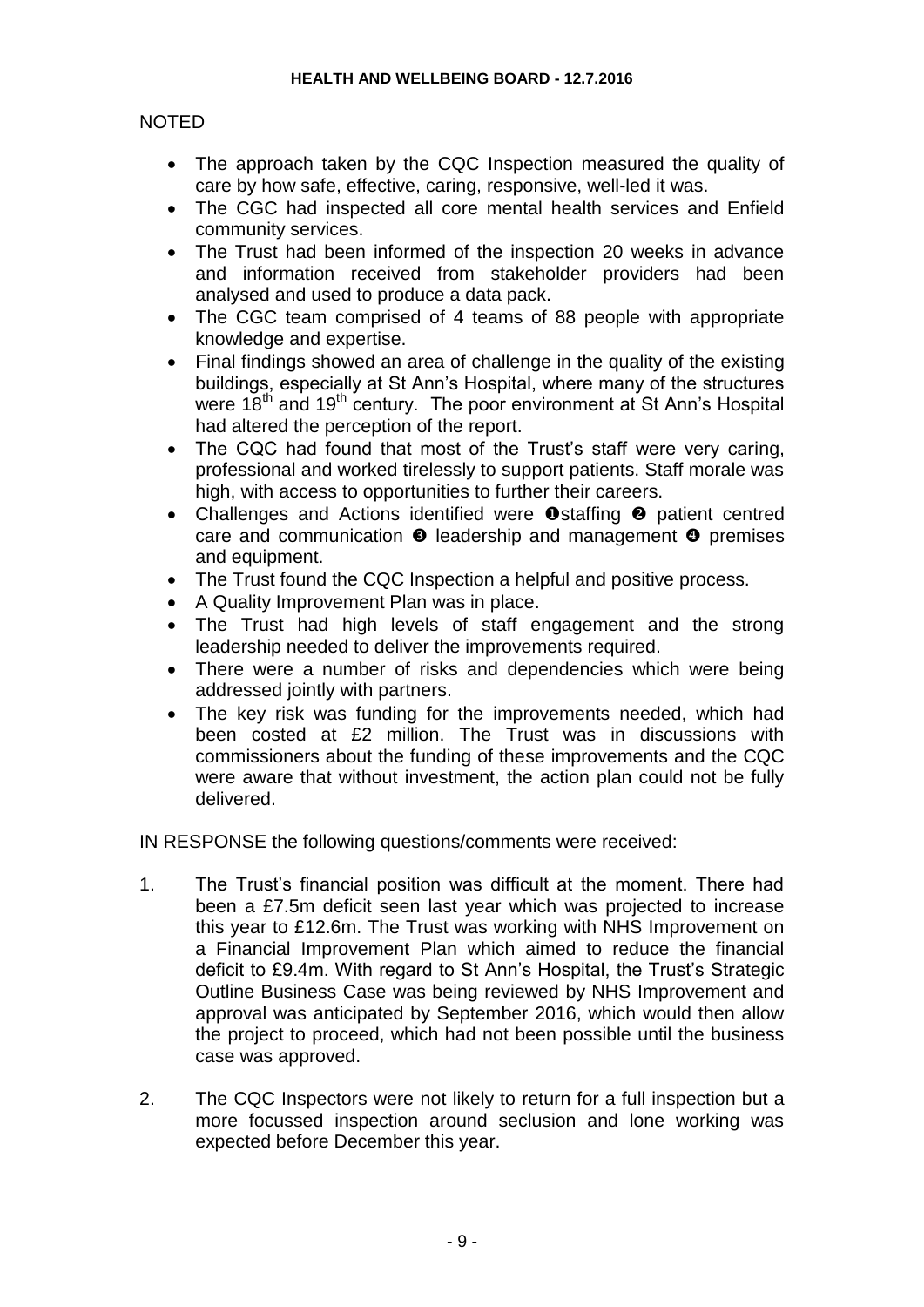- 3. An Interim Director of Improvement had been appointed to bring in the required expertise to lead the Trust's Improvement Programme over the next six months.
- 4. With regard to an update on patient centred care and communications with GPs, it was confirmed that more psychologists for inpatients within the wards were needed. It was acknowledged that more information on patient care needed to be communicated to GPs in a timely way
- 5. Clarity as sought as to whether there were there any particular issues with Enfield Community Services? In response, it was confirmed that there were no particular issues and that the CQC report included a lot of positive comments about ECS services.

Mary Sexton was thanked for the very helpful and comprehensive review received.

#### **8 ITEMS FOR INFORMATION**

## 8.1 Annual Public Health Report 2015/16

The Board received and noted the Annual Public Health report for information including key public health indicators at Enfield including the Life Expectancy Gap and Infant Mortality which had significantly improved since 2010.

The Board thanked Allison Duggal for the update.

### 8.2 Thanks to Dr Shahed Ahmad & Allison Duggal

The Board thanked Dr Shahed Ahmad for his contributions over the last 7 years and wished him luck in his new role at NHS England and also wished Allison Duggal well in her new role at another authority.

#### **9 MINUTES OF THE LAST MEETING**

The minutes of the meeting held on the 21<sup>st</sup> April 2016 were agreed subject to an amendment to Item 3, CCG Operating Plan 2016/17, no 7: A Healthwatch representative attended the Transformation Board as an observer only, not a full member.

### **10 DATE OF NEXT MEETING**